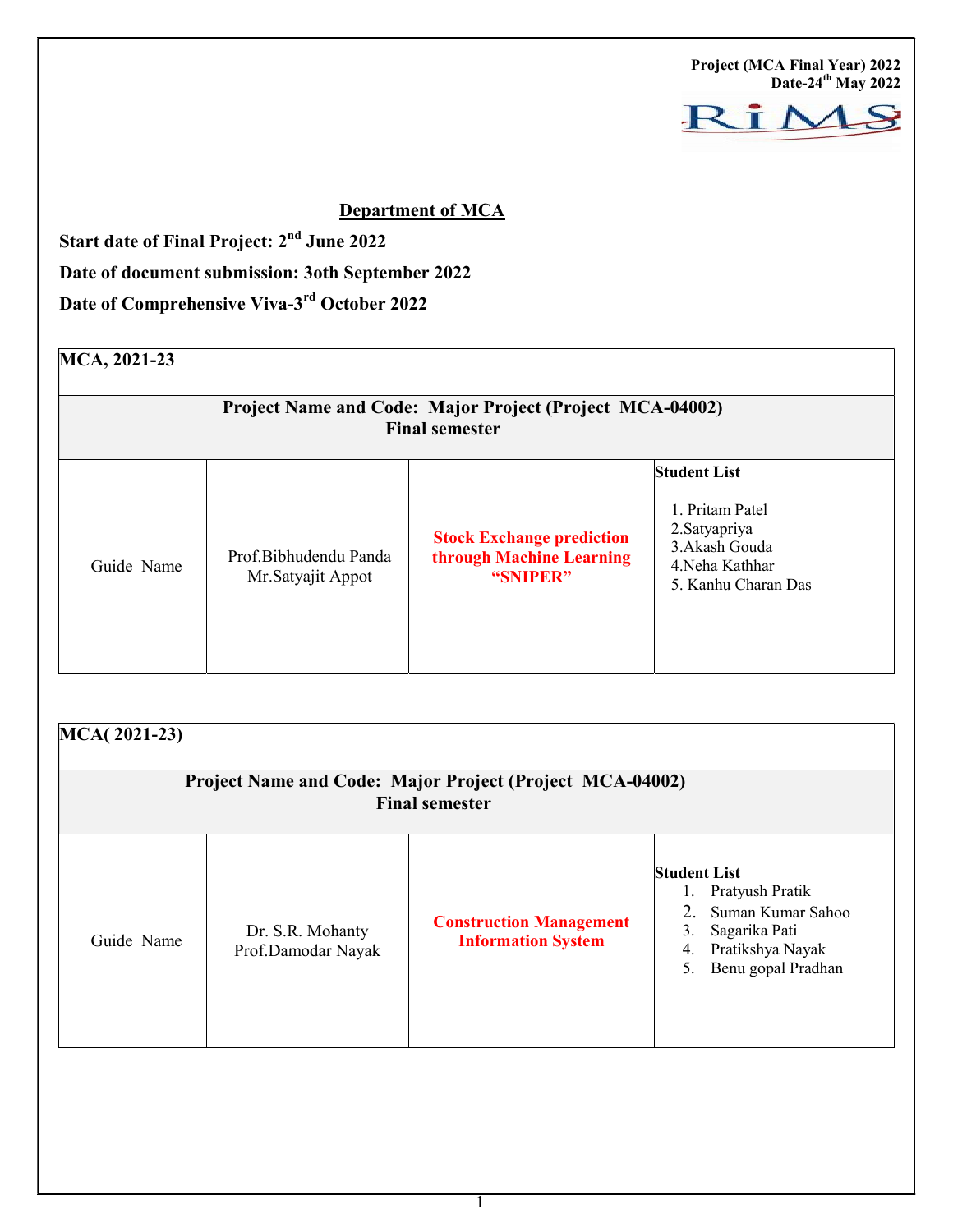| MCA, 2021-23<br>Project Name and Code: Major Project (Project MCA-04002)<br><b>Final semester</b><br><b>Student List</b><br>Mr. Suvendu Mishra<br>1. Satyajit Panda<br>Mr. Biswajit Mandoi<br>2. Ananya Panda<br><b>E Commerce Application: Green</b><br>Guide Name<br>$\&$<br>3. Ankit Singh<br><b>Store</b><br><b>Internal Coordinator</b><br>4. Jagannath Mahanta<br>(Prof. L.R. Sahu)<br>5. Amitesh Badapanda |                                             |                                                                 |                                                                                                                                    |  |  |  |
|-------------------------------------------------------------------------------------------------------------------------------------------------------------------------------------------------------------------------------------------------------------------------------------------------------------------------------------------------------------------------------------------------------------------|---------------------------------------------|-----------------------------------------------------------------|------------------------------------------------------------------------------------------------------------------------------------|--|--|--|
|                                                                                                                                                                                                                                                                                                                                                                                                                   |                                             |                                                                 |                                                                                                                                    |  |  |  |
| Guide Name                                                                                                                                                                                                                                                                                                                                                                                                        | Prof.Bibhudendu Panda<br>Mr.Subhasish Swain | <b>Air Quality Index prediction</b><br>through Machine Learning | <b>Student List</b><br>1. Debasish Sundarray<br>2. Rajat Bharti<br>3. Kiran Priyadarshini<br>4. Sumit Panda<br>5.Asish Kumar Sahoo |  |  |  |

| Project Name and Code: Major Project (Project MCA-04002)<br><b>Final semester</b> |                                                                            |                    |                                                                                                    |  |  |
|-----------------------------------------------------------------------------------|----------------------------------------------------------------------------|--------------------|----------------------------------------------------------------------------------------------------|--|--|
| Guide Name                                                                        | Mr. Bikram Ray(External<br>Mentor)<br>Prof.Damodar Nayak<br>Prof. L.R.Sahu | <b>AI</b> Chat Bot | <b>Student List</b><br>1.Monali Sahoo<br>2. Suman Kullu<br>3.Isha Chondauk<br>4. Prativa Mohapatra |  |  |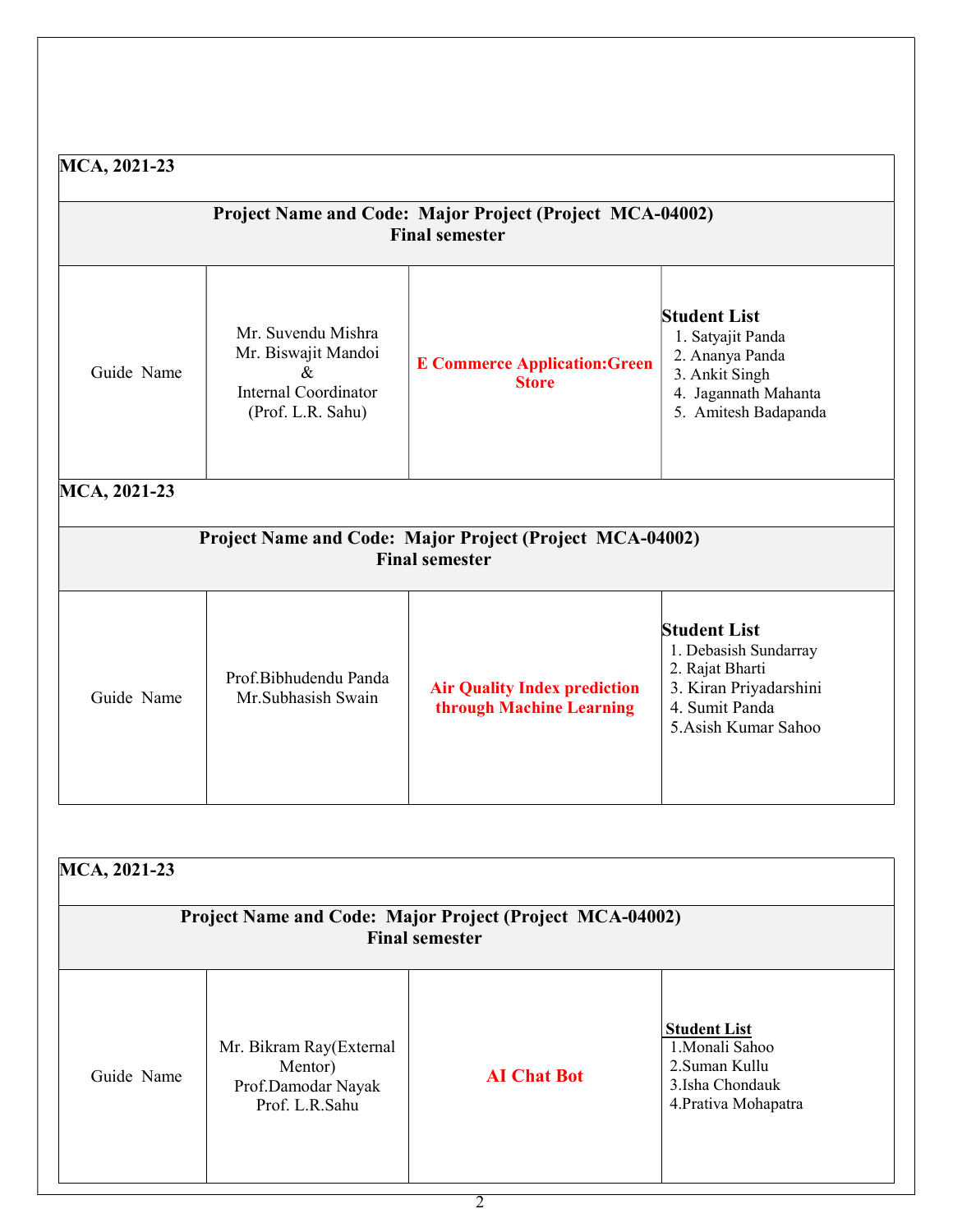#### Project Outcome(PO):

Implement machine learning and deep learning methodologies to build smart, cognitive AI projects using different platform to gain practical exposure and to implement concepts studies during semesters.

## Course Outcomes(CO)

On completion of this project the students will be able to:

CO1: PLGs can be defined as the knowledge, skills, or behaviors that a program's students should be able to demonstrate upon program completion. Program learning goals are framed broadly to encompass the complex conceptual aspects of the degree.

CO2: These are derived from the Institute's mission statement. Project learning goals are broad statements of what the students will be able to do when they have completed the Project. These Learning goals are broad, general statements of what we want our students to learn and provide direction, focus, and cohesion.

CO3: A set of measurable learning objectives for each PLG. One PLG can have more than one measurable PO. It represent broad statements that incorporate many areas of inter-related knowledge and skills developed over the duration of the program through a wide range of Projects and experiences. They represent the big picture,describe broad aspects of behavior, and encompass multiple learning experiences.

CO4: COs are set of measurable learning objectives for each Project. Project Intended Learning outcomes describe the learning that is expected to take place across the curriculum through concise statements, made in specific and measurable terms, of what students will know and/or be able to do as the result of having successfully completed a Project.

#### HOD Contact

Email: bibhu@rims-edu.com Phone: 9861159555/7064400313

#### Reading/Study Material

| Textbook               | <b>Author/Publication</b> |
|------------------------|---------------------------|
|                        |                           |
| <b>Reference Books</b> | <b>Author/Publication</b> |
|                        |                           |
|                        |                           |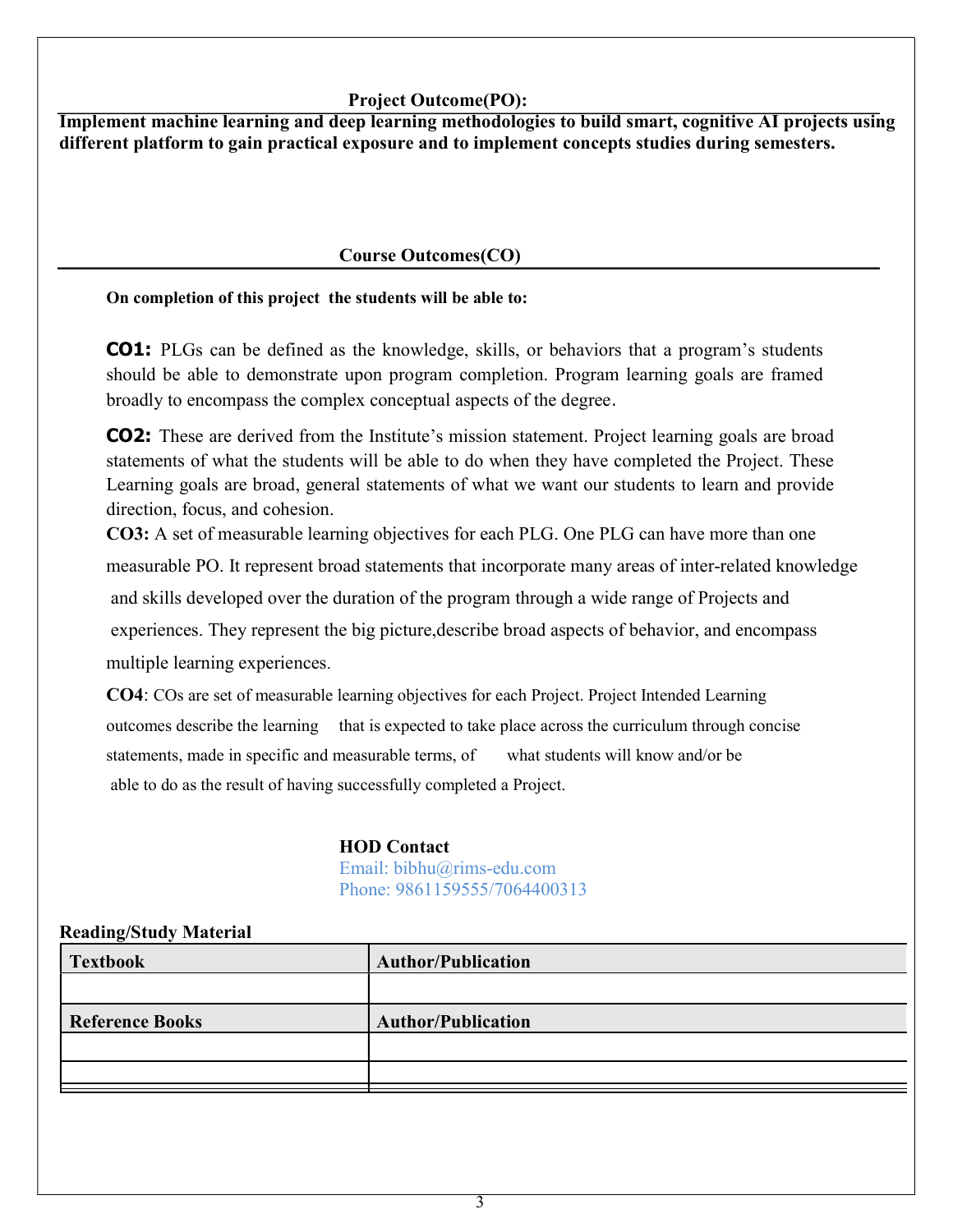## Teaching Pedagogy

Class room lectures, presentations, numerical exercises and Project discussions.

#### Assessment Criteria

| Components Initiation | Research | Requirement  <br>Estimate<br>Planning | Architecture<br>design and<br>Implementation | Project<br>Participation | Final Project<br>and<br>Documentation   Total |     |
|-----------------------|----------|---------------------------------------|----------------------------------------------|--------------------------|-----------------------------------------------|-----|
| Weightage<br>(%)      |          | 20                                    | 45                                           |                          | 10                                            | 100 |

#### Assessment Tools:

| CO <sub>1</sub>          | CO <sub>2</sub> | CO <sub>3</sub> | CO <sub>4</sub>              |
|--------------------------|-----------------|-----------------|------------------------------|
| Discussion<br>Assignment | Discussion      | Discussion      | Hands on Practice<br>Project |
| Hands on                 | Hands on        |                 |                              |
| Practice                 | Practice        | $S/w$ Test      | Assignment                   |

### Expectations from the students

- 1. Make your presence available inside the Lab before the schedule.
- 2. You are advised to come prepared with chapters/articles/cases for Project discussion.
- 3. Clear your doubts immediately after the discussion so that you do not accumulate.
- 4. Bring your own calculator and Laptop to the class.
- 5. Alterations in deadlines are not allowed in any circumstance.

#### Schedule/ Daily Plan(Diary)

| <b>Session</b> | <b>Topics Covered</b> | Assessment/<br><b>Deadlines</b> | <b>Learning Outcomes/Skills</b> |
|----------------|-----------------------|---------------------------------|---------------------------------|
|                |                       |                                 |                                 |
|                |                       |                                 |                                 |
|                |                       |                                 |                                 |
|                |                       |                                 |                                 |
|                |                       |                                 |                                 |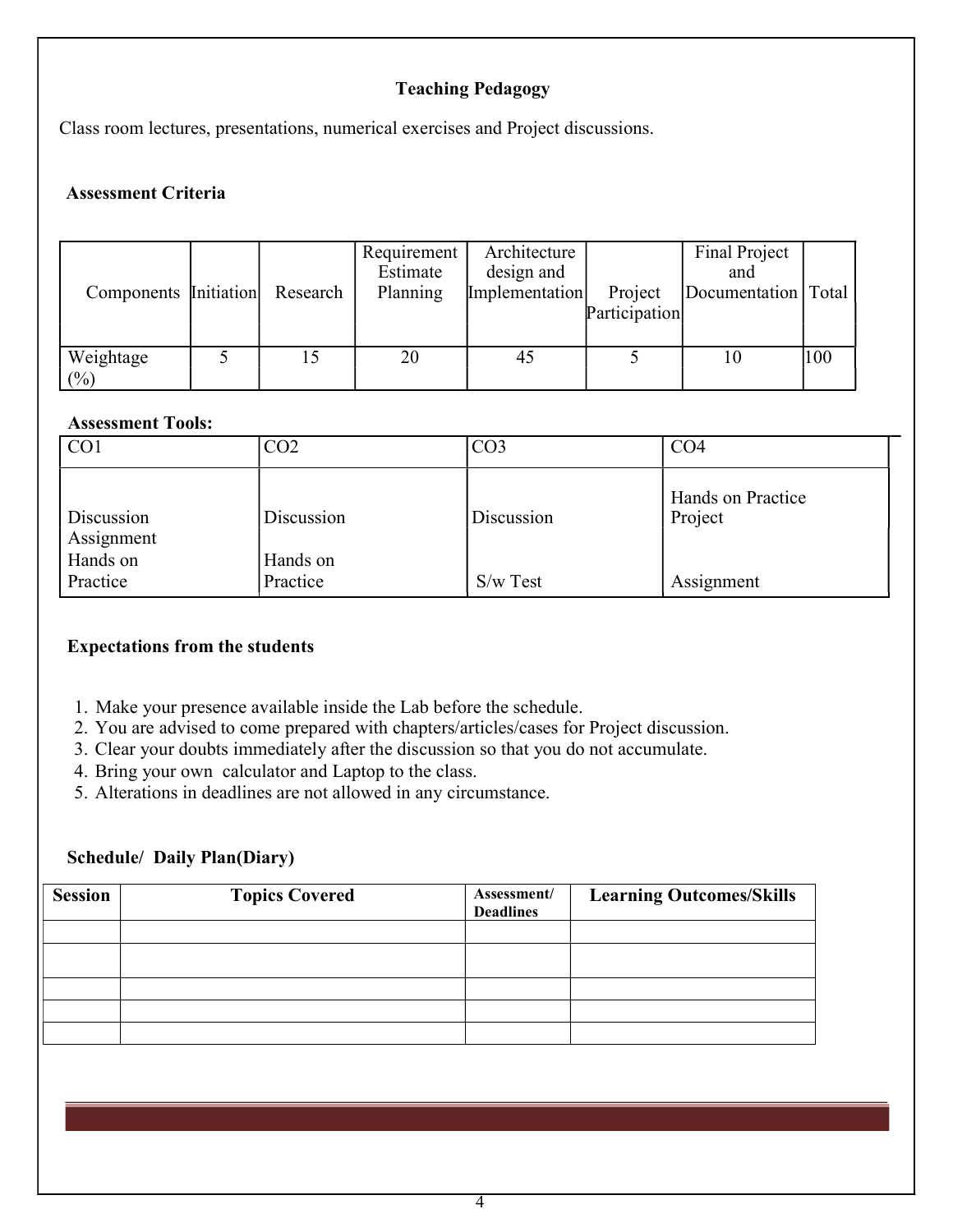## Project Rules and Regulations

Go through "expectation from students" and adhere to them. Adhere to timings of class and submission of your project. Submission if missed, will not be taken again. Text book remains primary source. Students are also expected to go through learning materials. Additional material will be supplied by the faculty as and when required.

- 1. Academic Integrity is about the honest presentation of your academic work. It means acknowledging the work of others whilst developing your own insights, knowledge and ideas. Academic work in an institute depends on the practice of academic integrity as a core value. It is an important part of academic life for both staff as well as the students and is also essential to all academic thought and practice. All work produced must acknowledge the sources of ideas presented and cite the original written work.
- 2. In preparing your Project you will need to do research and draw on the ideas of others. You are encouraged to read widely about the issues you are studying, but you must also acknowledge any ideas that are not your own by including citations in your text and references in a list at the end of every assignment.
- 3. It is your responsibility as a student to know how to reference correctly. If you do not know the Harvard Referencing System or another one, such as the APA system, then it is your responsibility to find out how to do this.
- 4. Penalties for plagiarism can be severe, depending on the nature, severity and frequency of offences. If you have been charged with academic misconduct for plagiarism, you will have to attend a hearing to defend or explain your actions. If you are found guilty, you may get zero for your assignment, or you may fail the Project.
- 5. Students are expected to be present in all the scheduled lab as per the timetable shared with them. They should be seated in the Lab at least five minutes before the scheduled start time. No student should remain absent from any Lab without intimation and prior sanction by the concerned Professor handling the Lab. Unauthorized absence from the Lab will invite penalty which will be determined by the faculty concerned.
- 6. Students are expected to be fully involved while in the Lab. Any distraction caused by the use of mobile phones, cross talk or chat with fellow students will invite disciplinary action as determined by the faculty concerned.
- 7. Students are expected to be present in the lab for the lectures before the Guide. Late entrants will not be allowed entry in the lab.
- 8. Other than the classroom contact hours based on Project credits, students are expected to spend 2-3 hours for every session outside the classroom working on assignments and projects.
- 9. Assignments and projects should be the original work of the student. Therefore, copying assignments from internet, seniors or from classmates will not be acceptable. Plagiarism is viewed very seriously and zero marks would be awarded in such cases or student may fail the Project.
- 10. To avoid academic fraud and maintain research ethics, RIMS makes systematic use of Turnitin®. Each student should submit originality report with their assignments.
- 11. Students are expected to be punctual in all respects and they should try to submit their assignments before the last date of submission.
- 12. Fans, lights and other electrical devices should be switched off after the session gets over.
- 13. Eatables and beverages are not allowed to be taken in the class.